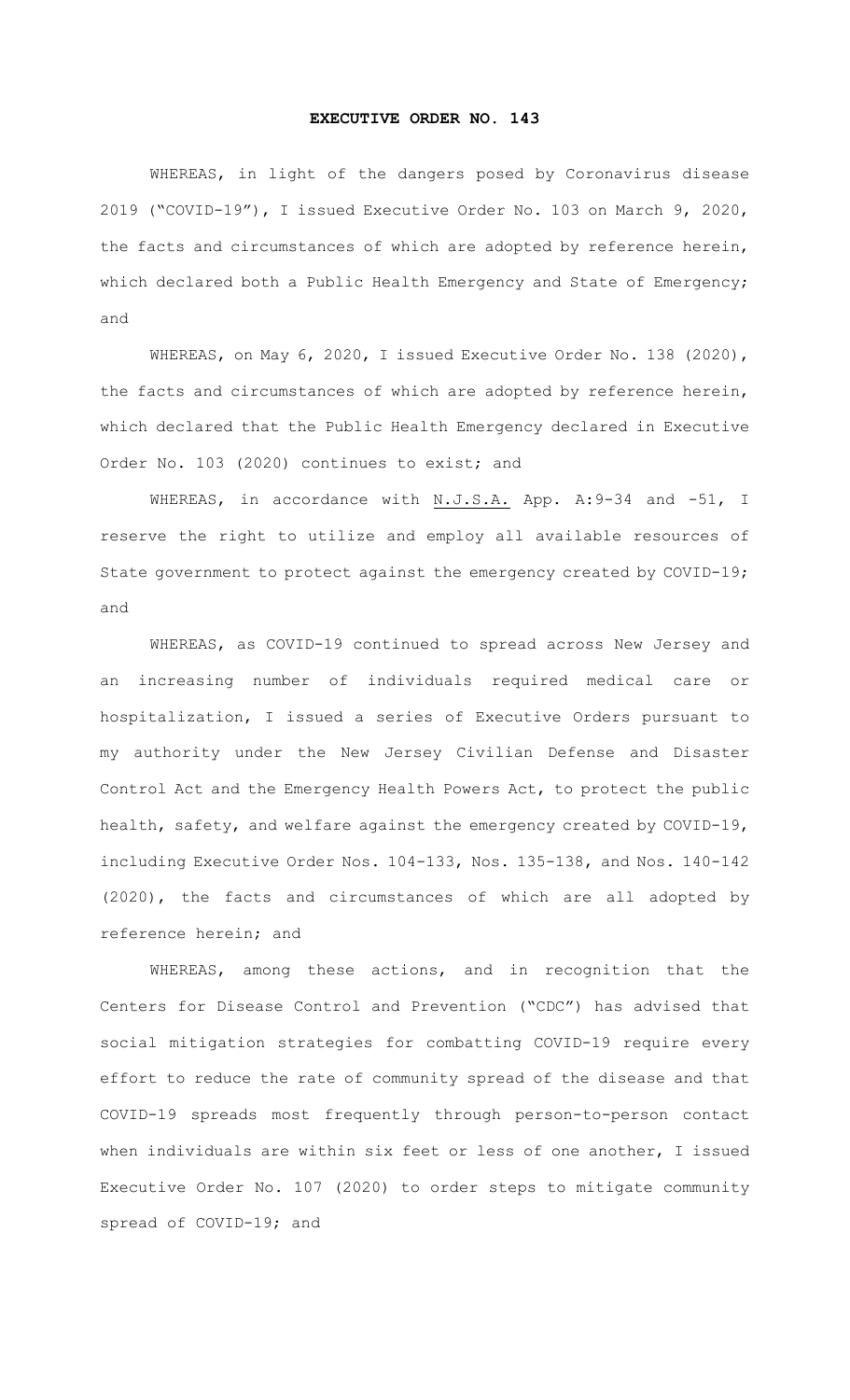WHEREAS, to further limit community spread from person-to-person contact through use of social mitigation measures, Executive Order No. 107 (2020) required, with limited exceptions, New Jersey residents to remain in their place of residence, cancelled all gatherings, and closed all recreational and entertainment businesses; and

WHEREAS, Executive Order No. 108 (2020) ordered that no municipality, county, or any other agency or political subdivision of this State shall enact or enforce any order, rule, regulation, ordinance, or resolution which will or might in any way conflict with any of the provisions of Executive Order No. 107 (2020), or which will or might in any way interfere with or impede its achievement, or the achievement of Administrative Orders issued as authorized by Executive Order No. 107 (2020); and

WHEREAS, Executive Order No. 108 (2020) contained an exception allowing municipalities and counties to, among other things, impose additional restrictions at municipal or county parks; and

WHEREAS, the New Jersey Office of Emergency Management ("NJOEM") Administrative Order No. 2020-5, clarified that municipalities may impose additional restrictions at beaches and boardwalks in response to COVID-19 pursuant to Executive Order No. 108 (2020); and

WHEREAS, due to increased public interaction and gatherings at county and State parks throughout the State, I issued Executive Order No. 118 (2020) on April 7, 2020, which closed State Parks and Forests, as well as county parks, to the public in order to further social distancing requirements; and

WHEREAS, Executive Order No. 118 (2020) defined "State Parks and Forests" as all State parks, forests, recreation areas, historic sites, marinas, golf courses, botanical gardens, and other lands, waters, and facilities assigned to the State Park Service in the Division of Parks and Forestry of the Department of Environmental Protection ("DEP"); and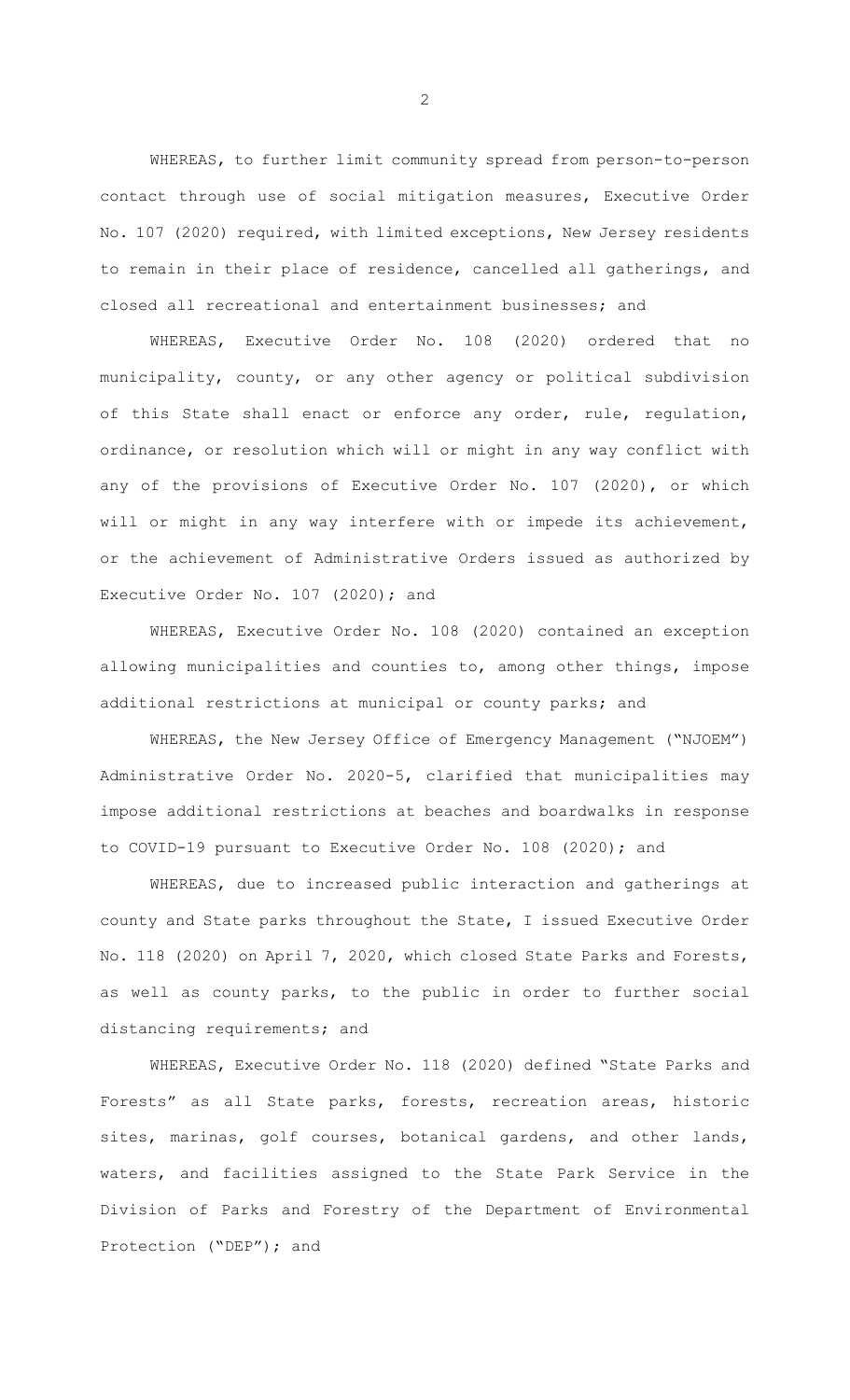WHEREAS, Executive Order No. 118 (2020) superseded Executive Order No. 108 (2020) to the extent that Executive Order No. 108 (2020) had allowed counties to impose additional restrictions at county parks in response to COVID-19; and

WHEREAS, on April 8, 2020, and April 11, 2020, I issued Executive Order Nos. 122 and 125 (2020), respectively, which imposed additional mitigation requirements on essential businesses and transportation carriers to ensure that they are following CDC and other public health guidelines regarding social distancing, cleaning, sanitizing, and hygiene practices; and

WHEREAS, on April 29, 2020, I issued Executive Order No. 133 (2020), superseding Executive Order No. 118 (2020), which reopened State Parks and Forests and provided counties the discretion to reopen their parks; and

WHEREAS, Executive Order No. 133 (2020) imposed certain mitigation requirements to be followed at State Parks and Forests, as well as county and municipal parks, to ensure that visitors follow CDC and other public health guidelines regarding social distancing, cleaning, sanitizing, and hygiene practices while visiting parks; and

WHEREAS, New Jersey is no longer seeing an increase in the number of new cases of COVID-19 that are being reported on a daily basis, and the State is experiencing a decrease in the number of individuals visiting emergency departments and being admitted to hospitals for COVID-19; and

WHEREAS, the CDC has issued guidance for visiting parks and recreational facilities, recognizing that parks and open spaces, which includes beaches and lakeshores, provide people a vital way to keep the mind and body healthy; and

WHEREAS, the CDC guidance regarding the safe access of parks and recreational facilities advises individuals to stay six feet away from other visitors, avoid use of playgrounds, decline participation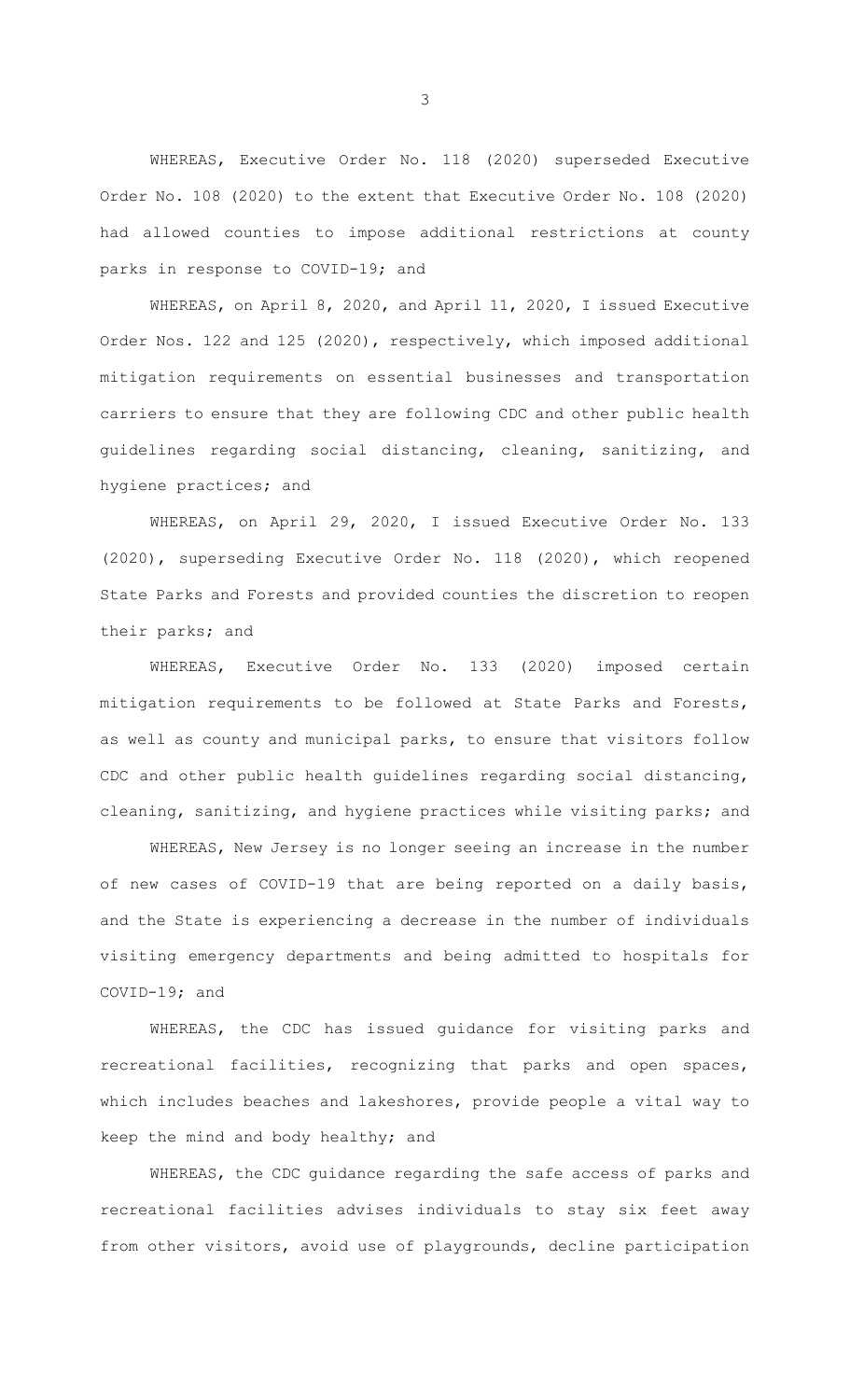in organized sports and recreational activities, and visit parks close to home to limit travel distances; and

WHEREAS, the Jersey Shore, made up of approximately 140 miles of beaches on the ocean, rivers and bays, is a popular outdoor recreation destination for the public beginning on Memorial Day through the summer months; and

WHEREAS, under the common law and statutes of New Jersey, including the Public Trust Doctrine, codified at N.J.S.A. 13:1D-150, the natural resources, including certain lands, waters, air, and living resources, are held in trust by the State for the benefit of the public, who have the right to access and enjoy these resources, including the State's tidal waters and adjacent shorelines, and those of the lakes, rivers, and bays throughout the State; and

WHEREAS, municipalities that have property rights in lands bordering the ocean, tidal water, bays, or rivers utilized as a place of resort for public recreation and for other purposes, have the authority to make and enforce rules and regulations for the management and care of the beaches and any boardwalk, bathing, recreational, or related facilities pursuant to N.J.S.A. 40:61-22.20, subject to the Public Trust Doctrine, N.J.S.A. 13:1D-150, any easement, permit, agreement, or encumbrance held or issued by the State, and any applicable State law or regulation; and

WHEREAS, municipalities may impose reasonable restrictions on public access to beaches to protect public safety and welfare, such as limiting the number of persons allowed on the beach at any one time, provided such restrictions are applied in a non-discriminatory manner; and

WHEREAS, municipalities may not impose restrictions to public access of New Jersey's beaches that overtly or implicitly discriminate against persons based on residency, income-level, or any protected class; and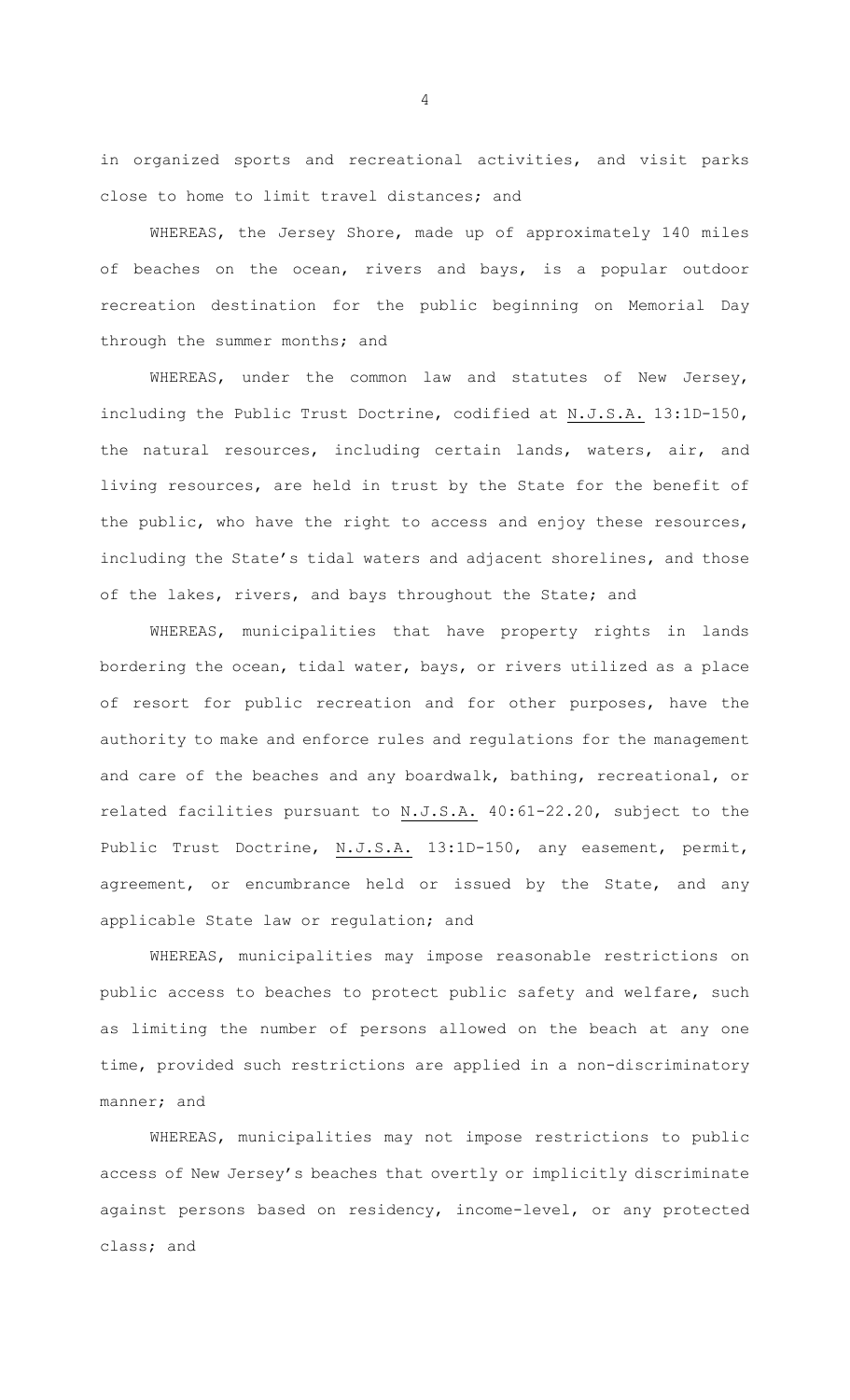WHEREAS, New Jersey's abundant rivers, bays, lakes, and adjacent shores likewise provide popular outdoor recreation destinations for the public, including during the summer months; and

WHEREAS, as New Jersey makes continued progress in its fight against COVID-19, it is appropriate to ensure that New Jerseyans can safely enjoy outdoor recreation, including access to beaches, boardwalks, lakes, and lakeshores throughout the State as a way to enhance physical and mental health, while maintaining reasonable restrictions to help limit the spread and prevent future outbreaks of COVID-19 and protect the health, safety, and welfare of New Jersey residents; and

WHEREAS, notwithstanding public access rights and any individual, municipal, or private rights to control one's property, it is imperative that reasonable restrictions to protect public health are implemented consistently throughout the State, including in our coastal and lakeshore communities pursuant to a Statewide policy; and

WHEREAS, as public health experts have observed, even as the State is able to allow outdoor recreation with reasonable restrictions, due to the ongoing risk of community spread of COVID-19, the extensive interactions that would happen from in-store retail operations and within recreational and other businesses continue to present a significant risk, and so the restrictions on in-store operations for non-essential retail businesses, and inside recreational and other businesses cannot be lifted at this time; and

WHEREAS, in light of the above, the traditional Memorial Day openings of New Jersey's shore and lake communities that provide recreation and enjoyment of beaches, boardwalks, lakes, and lakeshores must be balanced with our continued need to implement the social mitigation measures that remain necessary in our ongoing fight against the spread of COVID-19 and to prevent future outbreaks; and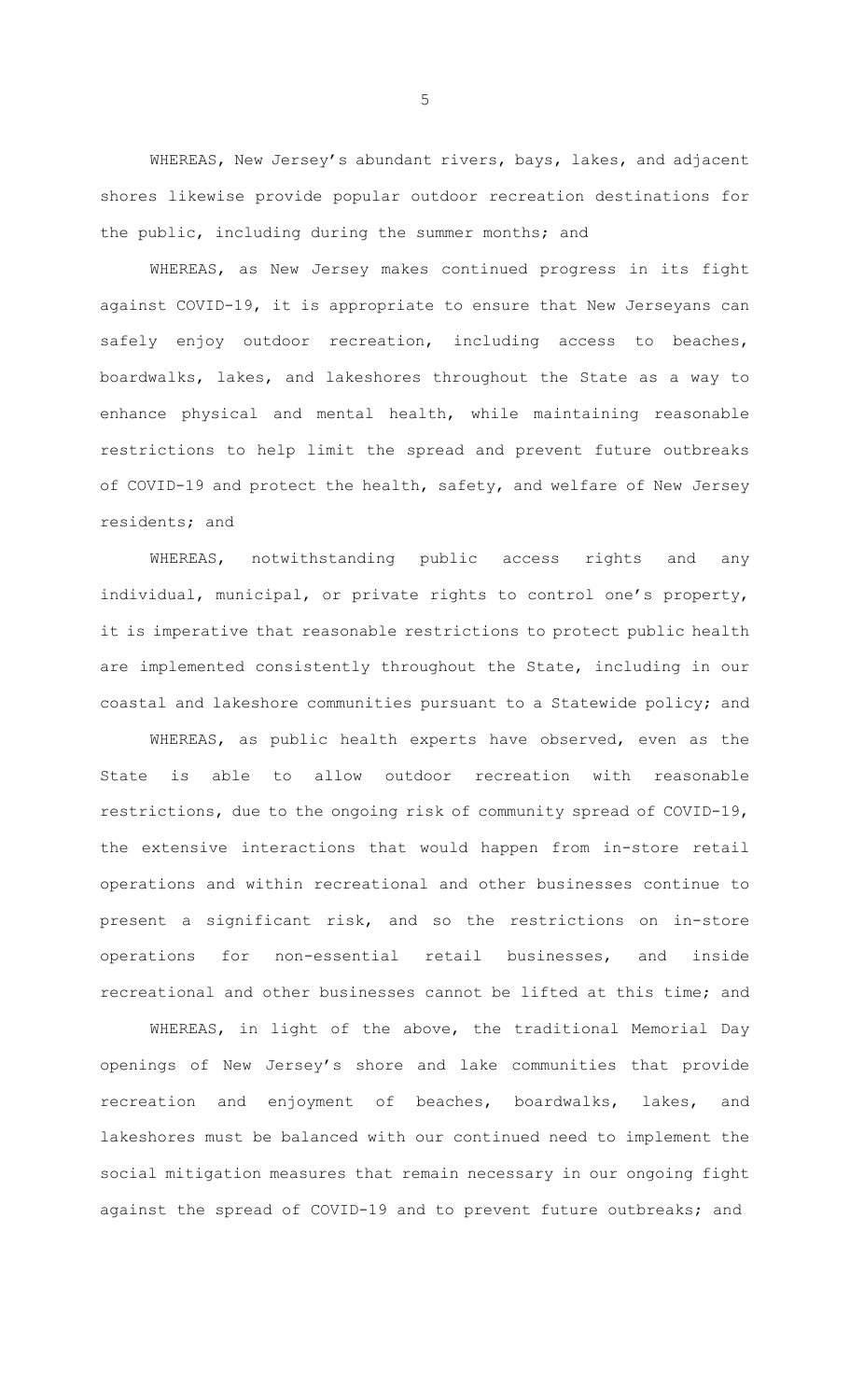WHEREAS, the Constitution and statutes of the State of New Jersey, particularly the provisions of N.J.S.A. 26:13-1 et seq., N.J.S.A. App. A: 9-33 et seq., N.J.S.A. 38A:3-6.1, and N.J.S.A. 38A:2-4 and all amendments and supplements thereto, confer upon the Governor of the State of New Jersey certain emergency powers, which I have invoked;

NOW, THEREFORE, I, PHILIP D. MURPHY, Governor of the State of New Jersey, by virtue of the authority vested in me by the Constitution and by the Statutes of this State, do hereby ORDER and DIRECT:

1. All public and private beaches, boardwalks, lakes, and lakeshores in the State may be open to the public as long as these spaces are used and maintained consistent with the restrictions and recommendations herein.

2. The following shall be closed to the public at all public and private beaches, boardwalks, lakes, and lakeshores:

- a. Water Fountains;
- b. Picnic Areas;
- c. Playgrounds;
- d. Pavilions;
- e. Indoor recreational areas;
- f. Water play areas, such as splash parks;
- g. Water play equipment, including but not limited to goggles, snorkels, fins, kick boards, pool noodles and toys; and
- h. Other ancillary buildings or facilities, including, but not limited to visitor centers, but excluding bathrooms, showering or changing areas.

3. Notwithstanding the requirements of the common law Public Trust Doctrine, N.J.S.A. 13:1D-150, N.J.S.A. 40:61-22.20, and other applicable laws, municipalities, lake commissions, and private club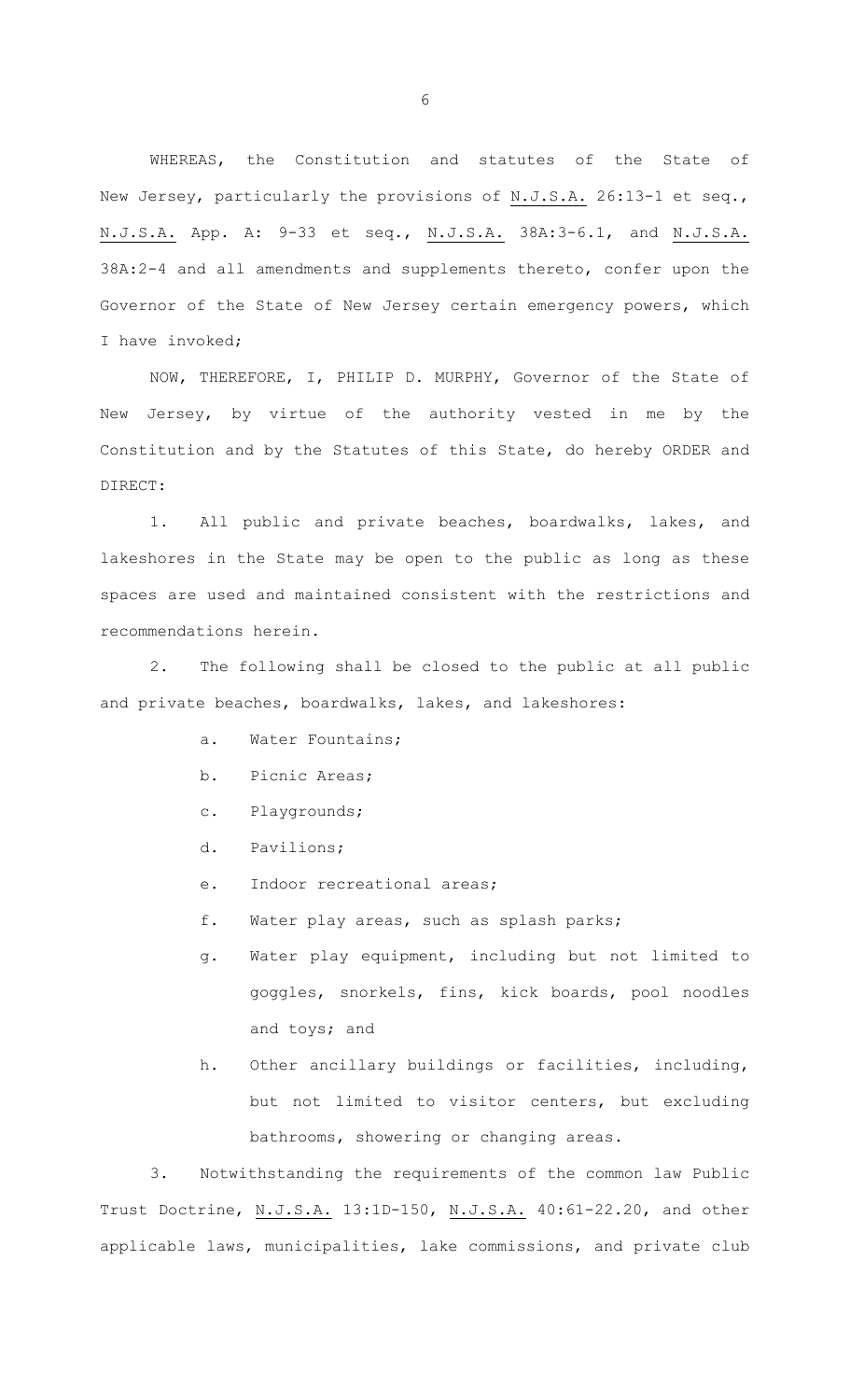associations or entities shall implement the following restrictions at all public and private beaches, boardwalks, lakes, and lakeshores:

- a. Impose non-discriminatory capacity restrictions including, but not limited to:
	- i. Limiting the number of available seasonal and daily beach tags; or
	- ii. Otherwise limiting beach or lakeshore access;
- b. Require that members of the public practice social distancing while present at all public and private beaches, boardwalks, lakes, and lakeshores, including staying six feet apart whenever practicable, excluding immediate family members, caretakers, household members, or romantic partners. Such measures may include, but are not limited to:
	- i. Controlling density at entrance points and gates and limiting points of ingress or egress to single directional flows of pedestrian traffic provided such restrictions are consistent with requirements and obligations under State and federal law, including but not limited to State Aid Agreements, permits and Green Acres restrictions;
	- ii. Demarcating six feet of spacing in any area where the public may form a line;
	- iii. Demarcating six feet of spacing along the beach or lakeshore to demonstrate appropriate spacing for social distancing through the placement of cones, flags, or other markings;
		- iv. Installing a physical barrier, such as a shield guard, between the public and employees, in any ticket or beach badge sales booths, or otherwise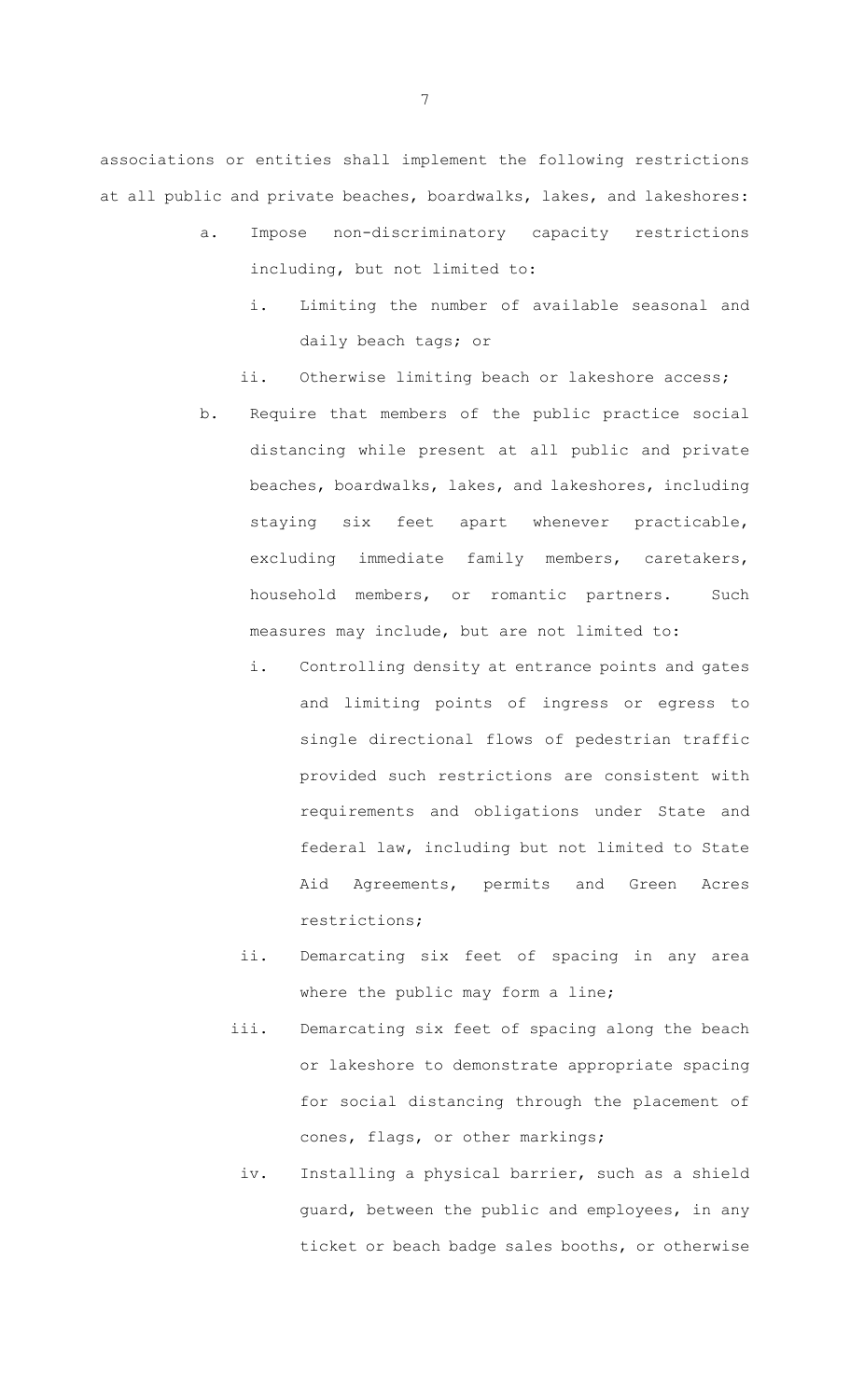ensuring six feet of distance between those individuals, except at the moment of payment;

- v. Limiting occupancy of ticket or beach badge sales booths to one person at a time;
- vi. Installing foot pedals or motion sensors for each shower pedestal and requiring foot coverings during use; and
- vii. Relocating bicycle racks or other objects that may impede the flow of pedestrian traffic or facilitate congregating that is contrary to social mitigation measures;
- c. Develop and implement lifeguard training and beach operation plans, which can include limiting the number of lifeguards at a given time on any stand or tower while adding lifeguard towers, as necessary, to maintain social distance between lifeguards while providing the same coverage and protection necessary to ensure public safety, after consideration of guidance provided by the United States Lifesaving Association, the New Jersey Department of Health ("DOH"), and county health departments that address COVID-19 considerations;
- d. Remove, tape-off, or otherwise block access to all benches and tables to discourage gatherings;
- e. Prohibit the tying together or "rafting up" of boats to discourage group gatherings;
- f. Develop and implement a continuous public outreach campaign to communicate restrictions, set expectations, and emphasize the importance of social distancing and hygiene. Examples of appropriate public outreach include, but are not limited to,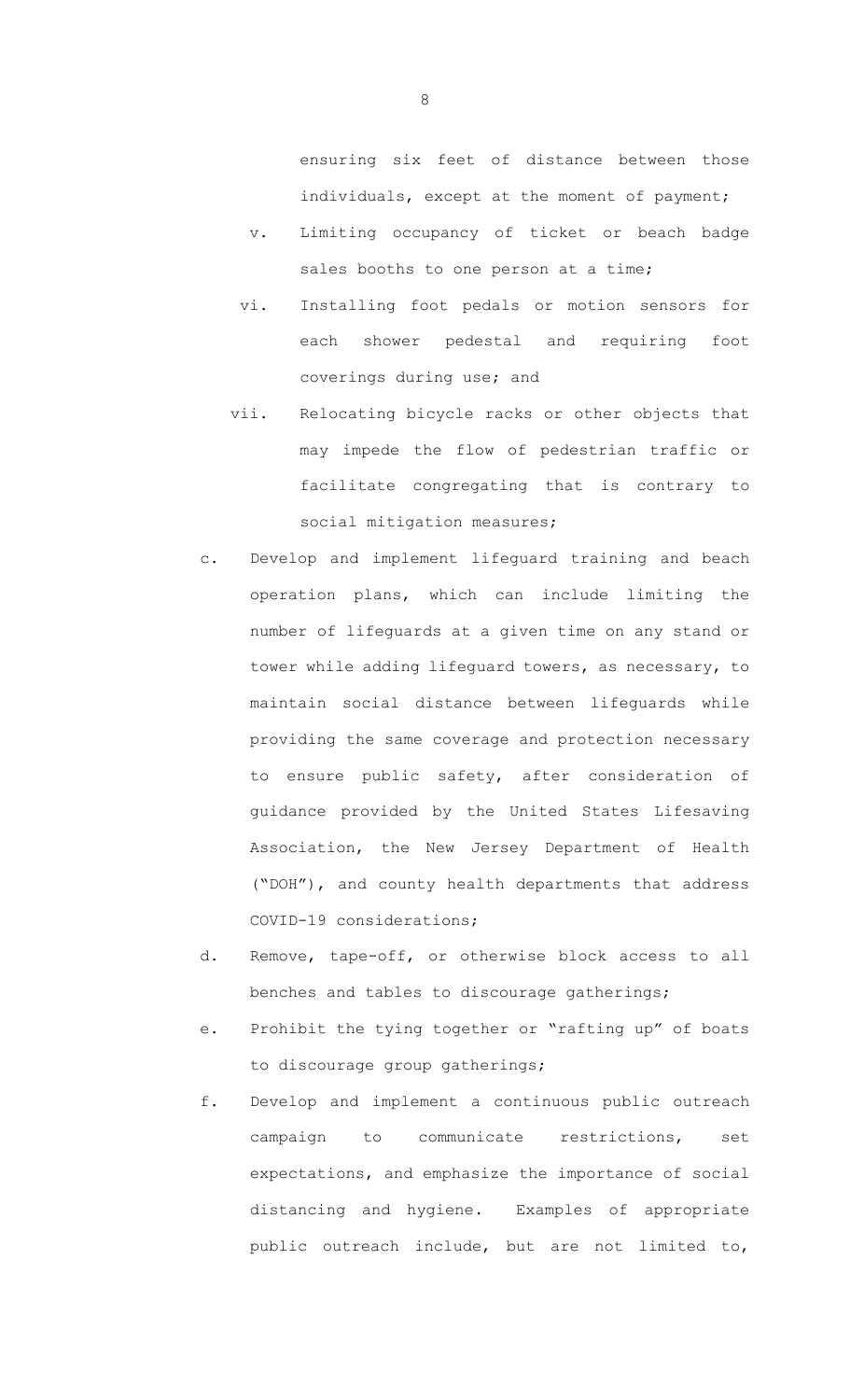highly visible signage, social media, town and county websites, radio, mobile device applications, and banner-plane advertising;

- g. Prohibit impermissible gatherings of individuals, including special events such as festivals, concerts, fireworks, and movies, consistent with paragraph 5 of Executive Order No. 107 (2020) and paragraph 8 of Executive Order No. 142 (2020);
- h. Prohibit all organized or contact activities or sports;
- i. Limit occupancy in public restrooms that remain open to avoid over-crowding and maintain social distancing through signage and, where practicable, the utilization of attendants to monitor capacity; and
- j. Require frequent sanitization of any areas opened to the public, including, at minimum, the following cleaning protocols:
	- i. Routinely clean and disinfect high-touch areas at appropriate intervals in accordance with CDC and DOH guidelines, particularly in spaces that are accessible to staff, the public, or other individuals, including, but not limited to, restroom facilities, lifeguard stands or towers, gates, ticket or sales booths, shower pedestals, counter tops, sinks, door knobs, other common surfaces, and other frequently touched surfaces; and
	- ii. Train and equip workers to perform the above protocols effectively and in a manner that promotes the safety of public and staff.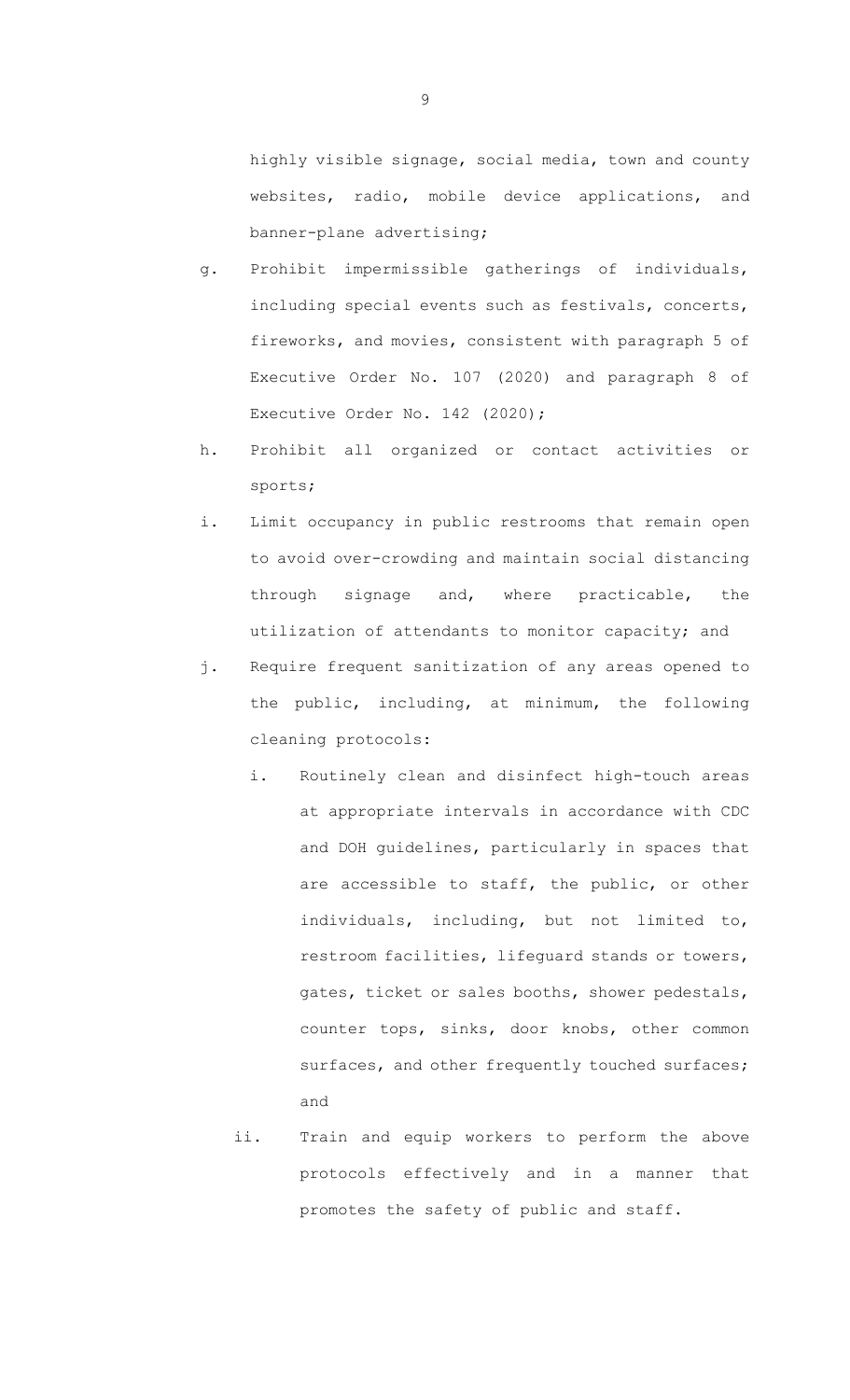4. All employees and visitors are strongly encouraged to wear face coverings when present on the public and private beaches, boardwalks, lakes, and lakeshores in any settings where other social distancing measures are difficult to maintain, except where doing so would inhibit that individual's health or where the individual is under two years of age, and all operators of public and private beaches, boardwalks, lakes, and lakeshores shall post signage indicating that face coverings are strongly encouraged.

5. Except as otherwise provided herein, access to public beaches, lakes, and lakeshores shall be consistent with State law and regulations, and shall not be restricted in any discriminatory manner, including by offering only seasonal beach tags without a daily beach tag option, by restricting municipal or street parking, or in any other manner that expressly or implicitly discriminates based on residency, race, income, ability, or any legally protected status or class of persons.

6. All restaurants, cafeterias, dining establishments, and food courts, with or without a liquor license, all bars, and all other holders of a liquor license with retail consumption privileges located on the public and private beaches, boardwalks, and lakeshores, including concessions, snack bars, and food trucks, shall remain limited to offering only food delivery and/or take-out services pursuant to Executive Order No. 107 (2020).

7. Amusement parks and arcades, as well as other places of public amusement located on the public and private beaches, boardwalks, and lakeshores, shall remain closed pursuant to Executive Order No. 107 (2020).

8. The restrictions set forth in paragraphs 2 through 7 of this Order shall also apply to all public piers, docks, wharfs, boat ramps, and boat landings throughout the State, including along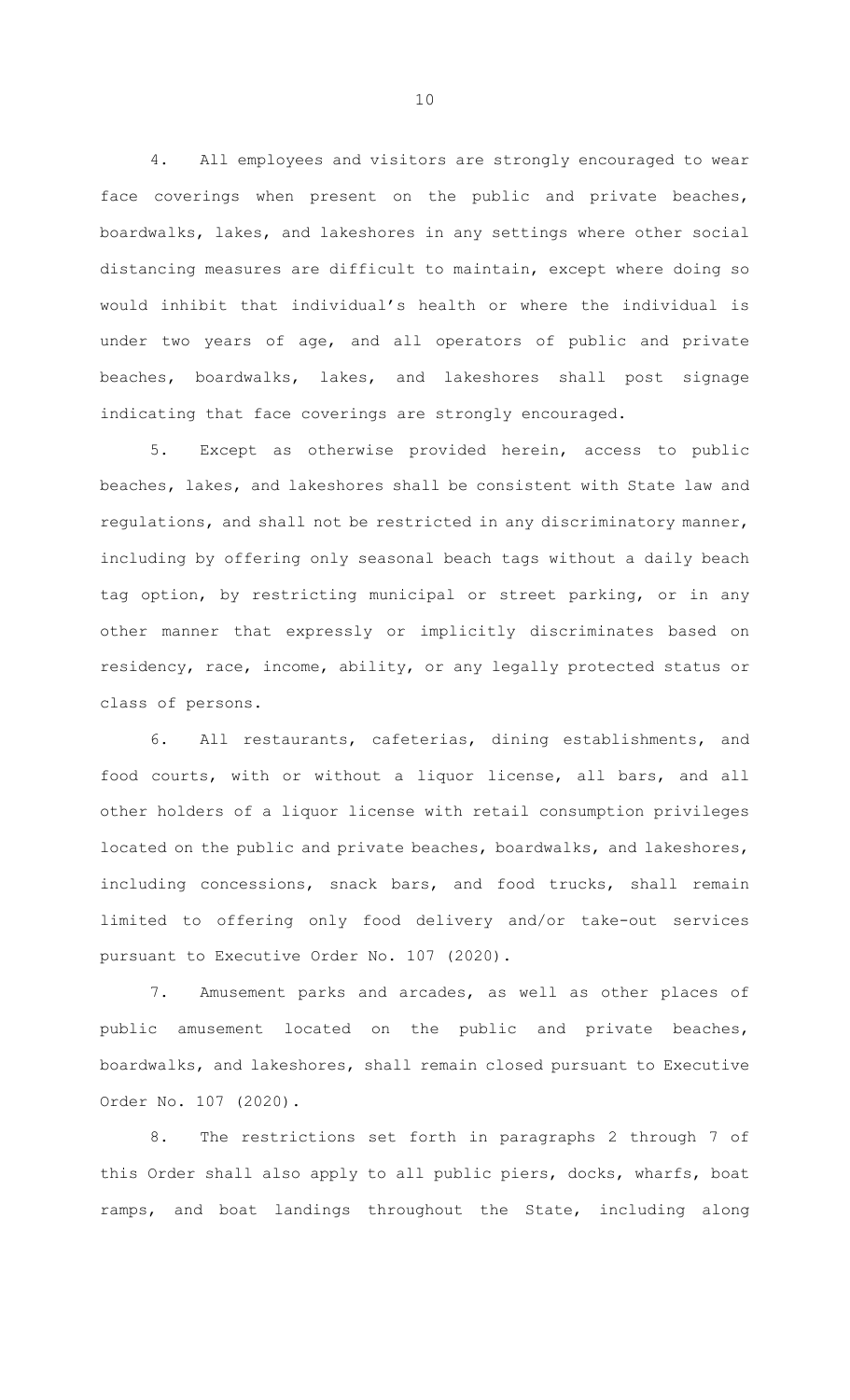waterways managed or controlled by any commission, association, or unit of county or local government.

9. Consistent with Paragraph 3 of Executive Order No. 108 (2020), as clarified by paragraph 3 of NJOEM Administrative Order No. 2020-5, any responsible commission, association, or unit of county or local government may impose additional restrictions not inconsistent with this Order, or may close any public beaches, boardwalks, lakes, and lakeshores within their jurisdiction in response to COVID-19. Private beach club associations or entities may also impose additional restrictions upon private property in response to COVID-19 that are not inconsistent with this Order.

10. Nothing in this Order shall limit, or otherwise modify, existing regulatory requirements set forth in the New Jersey State Sanitary Code regulations, N.J.A.C. 8:26, adopted pursuant to N.J.S.A. 26:1A-7 and N.J.S.A. 26:4A-7, including but not limited to:

11. Requirements to post advisories or restrict access to beaches or lakes in accordance with water quality standards and protocols established by DEP or the Department of Health in connection with the New Jersey Cooperative Coastal Monitoring Program or Cyanobacterial Harmful Algal Bloom (HABs) Freshwater Recreational Response Strategy; and

> b. Sanitation and safety regulations for recreational bathing facilities to preserve public health.

12. The following shall be allowed at State Parks and Forests, as well as county and municipal parks that remain open pursuant to Executive Order No. 133 (2020):

- a. Swimming in designated areas consistent with the restrictions herein; and
- b. Picnicking provided that social distancing requirements are observed, except that picnic areas shall remain closed.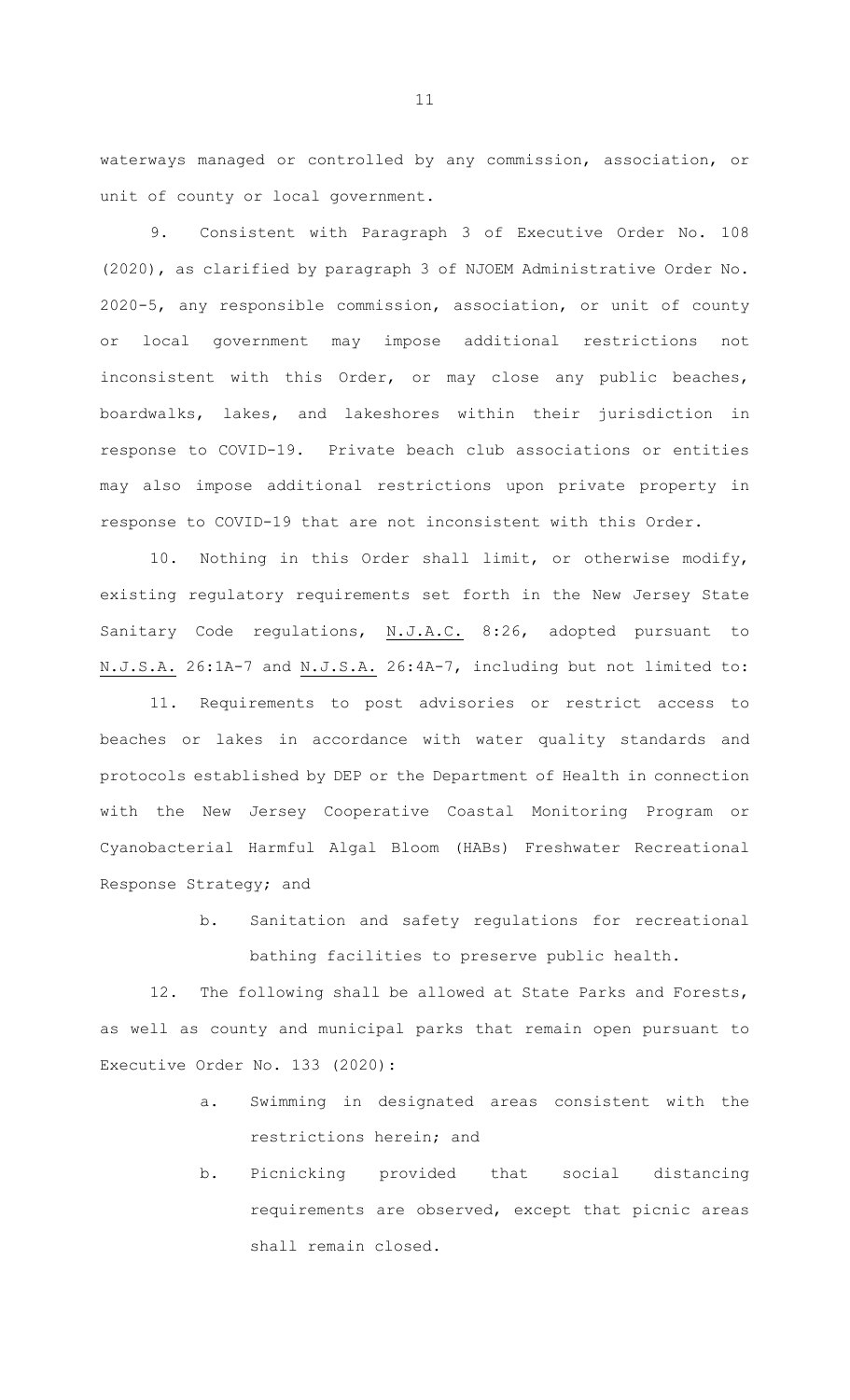13. Restrooms located at any State Park and Forest, as well as county and municipal parks subject to Executive Order No. 133 (2020), shall be opened to the public and subject to frequent sanitization pursuant to, at minimum, the following cleaning protocols:

- a. Routinely clean and disinfect high-touch areas at appropriate intervals in accordance with CDC and DOH guidelines, particularly in spaces that are accessible to staff, the public, or other individuals, including, but not limited to, restroom facilities, counter tops, sinks, door knobs, other common surfaces, and other frequently touched surfaces;
- b. Limit occupancy in public restrooms that remain open to avoid over-crowding and maintain social distancing through signage and, where practicable, the utilization of attendants to monitor capacity; and
- c. Train and equip workers to perform the above protocols effectively and in a manner that promotes the safety of public and staff.

14. Paragraph 9 of Executive Order No. 107 (2020) is hereby superseded to the extent it closes private beach clubs, but otherwise remains in full force and effect. Paragraphs 2 and 3 of Executive Order No. 133 (2020) are hereby superseded to the extent they prohibit swimming and picnicking and close restrooms at State Parks and Forests, as well as county and municipal parks.

15. The State Director of Emergency Management, who is the Superintendent of State Police, shall have the discretion to make additions, amendments, clarifications, exceptions and exclusions to the terms of this Order.